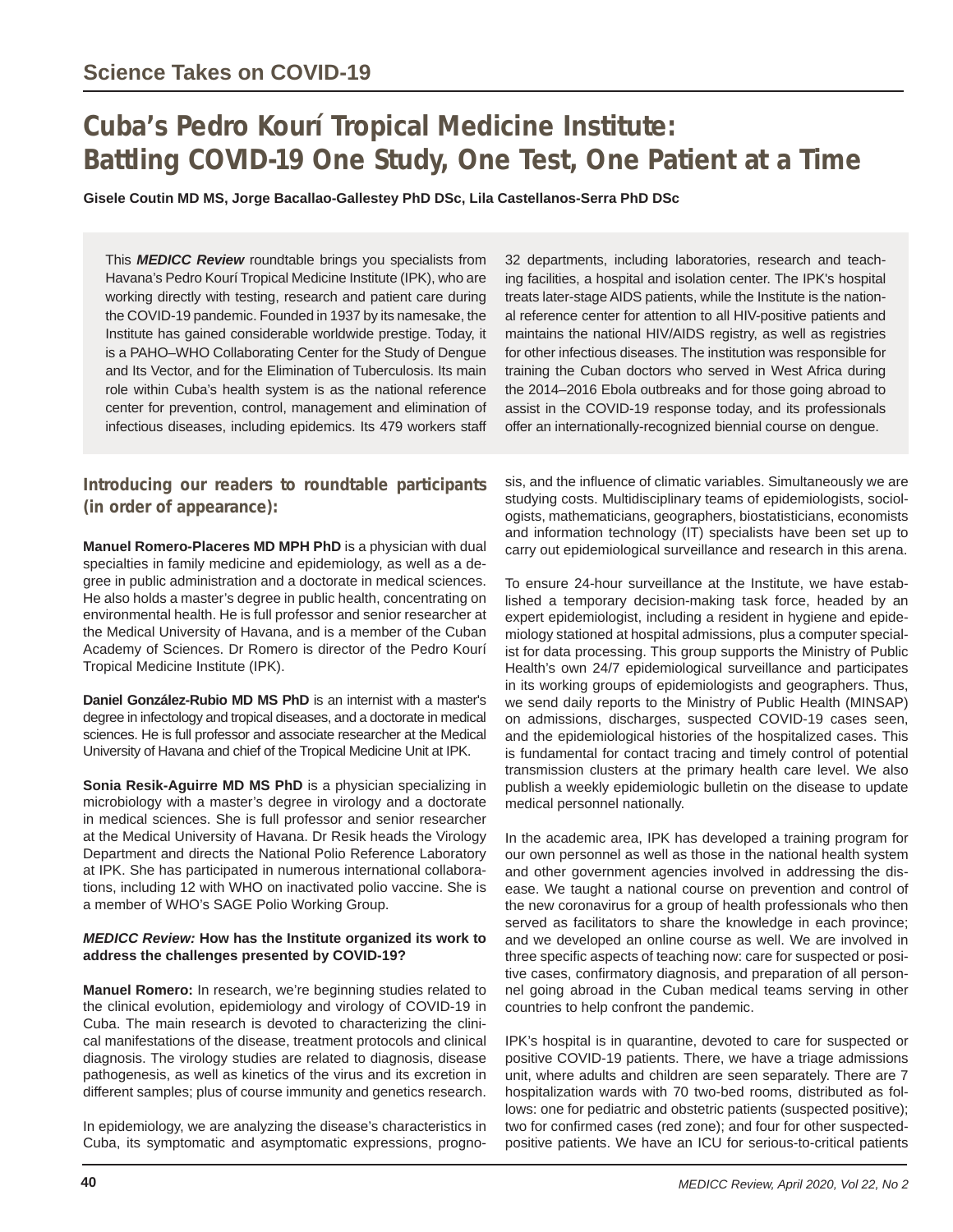or those who require closer monitoring. Outside our facilities, we also supervise the Antonio José de Sucre Isolation Center in Jagüey Grande, Matanzas Province, which is also used as a quarantine center for COVID-19.

We have the human and material resources we need to care for these patients, including molecular diagnosis (real-time polymerase chain reaction; RT-PCR), and personal protective equipment (PPE) for our workers. IPK and Cuba as a whole have received donations from PAHO; the governments of China, Russia and Venezuela; national and international scientific institutions; joint enterprises here in Cuba; Cuban farmers and other individuals; and Cuban non-governmental organizations, among others.



*Manuel Romero: We send daily reports to the Ministry of Public Health on admissions, discharges, suspected COVID-19 cases* 

**Daniel González:** On the clinical front, we have a group of internists, who have either master's degrees or doctorates in infectious diseases, as well as critical care specialists, all selected from among IPK's main clinical experts. This group guides all COVID-19 case management, whether confirmed or suspected, based on the attending physicians' reports. The attendings are primarily internists (with master's degrees in infectious diseases and/or tropical diseases), plus family doctors and other physicians in these master's programs. For serious and critical cases, we also consult with a national group of critical care specialists who play an advisory role throughout the country.

Our IPK clinical team interconsults with the central group headquartered here comprising epidemiologists, virologists, biosafety experts, managers and MINSAP representatives. They discuss the clinical-epidemiologic aspects case-by-case, as well as the situation of serious and critical patients, results of complementary analyses, candidates for discharge, and follow-up strategies for those who have been released.

Here in Cuba under MINSAP guidance, each death is exhaustively discussed at the national level, reviewing the therapeutic decisions made at each stage of treatment and the patient's response to them.

#### *MEDICC Review:* **How has COVID-19 most frequently presented in the patients in your care?**

**Daniel González:** COVID-19 is an emerging disease, with only a few months on the global radar. Despite this, it has been well characterized clinically. One quarter of confirmed patients arriving at IPK were asymptomatic, resulting from tracing contacts of suspected or confirmed cases. With few exceptions, they have come to us in the disease's initial stages, and any complications have started between the fifth and the eleventh day after symptoms first appeared. Among those who had symptoms, most are mild and their cases uncomplicated: most frequent symptoms are dry cough (85%) and fever (65%). Most symptoms last for three to five days. Nevertheless, 15% of patients present with serious pneumonia.

I want to note the special attention being paid to risk groups such as older adults, pregnant women, patients who have cancer or are immunocompromised—which begins in primary health care. Two related elements of the Cuban approach are important here: active case detection and quarantine in isolation centers of all contacts of positive patients. I believe few countries could do something similar.

#### *MEDICC Review:* **What are the essential elements for your diagnosis of COVID-19? And what role has IPK played in establishing diagnostic criteria nationally?**

**Manuel Romero:** When SARS-CoV-2 appeared, one of our experts from IPK's National Virology Reference Laboratory received PAHO-sponsored training for diagnosis by RT-PCR, and we immediately introduced this at IPK.

Actually, once Zika hit our radar a few years ago, and with support from a research project in collaboration with WHO and MediCuba-Europa, MINSAP established labs for molecular diagnosis in the Provincial Hygiene and Epidemiology Centers in Havana and Santiago de Cuba, later adding Villa Clara Province, equipped with advanced technology. IPK trained all these labs' personnel, and later we incorporated the Molecular Biology Laboratory of the Civil Defense's Scientific Research Center, as well as those of the Genetic Engineering and Biotechnology Center and the Hermanos Ameijeiras Clinical-Surgical Teaching Hospital in Havana.

Moreover, the National Virology Reference Laboratory (NVRL) at IPK is responsible for quality control of diagnoses made in all these centers, so there is constant exchange with these laboratories and our own.

**Sonia Resik:** With this kind of disease that can hit anyone, virology diagnosis is essential, so very early we started special training of our laboratory staff under PAHO auspices. We also participated in conceiving the national plan to confront the disease and in designing guides for taking samples for virology diagnosis, in biosafety training, and in the molecular diagnosis techniques we would be using across the country. Two of our virologists are also abroad, assisting other countries in the region.

**Manuel Romero:** The NVRL is working around the clock to provide results within 24 hours of receiving samples. Its staff is working in shifts: 24 hours on, 72 hours off. In addition to quality control, the NVRL is responsible for molecular diagnosis of our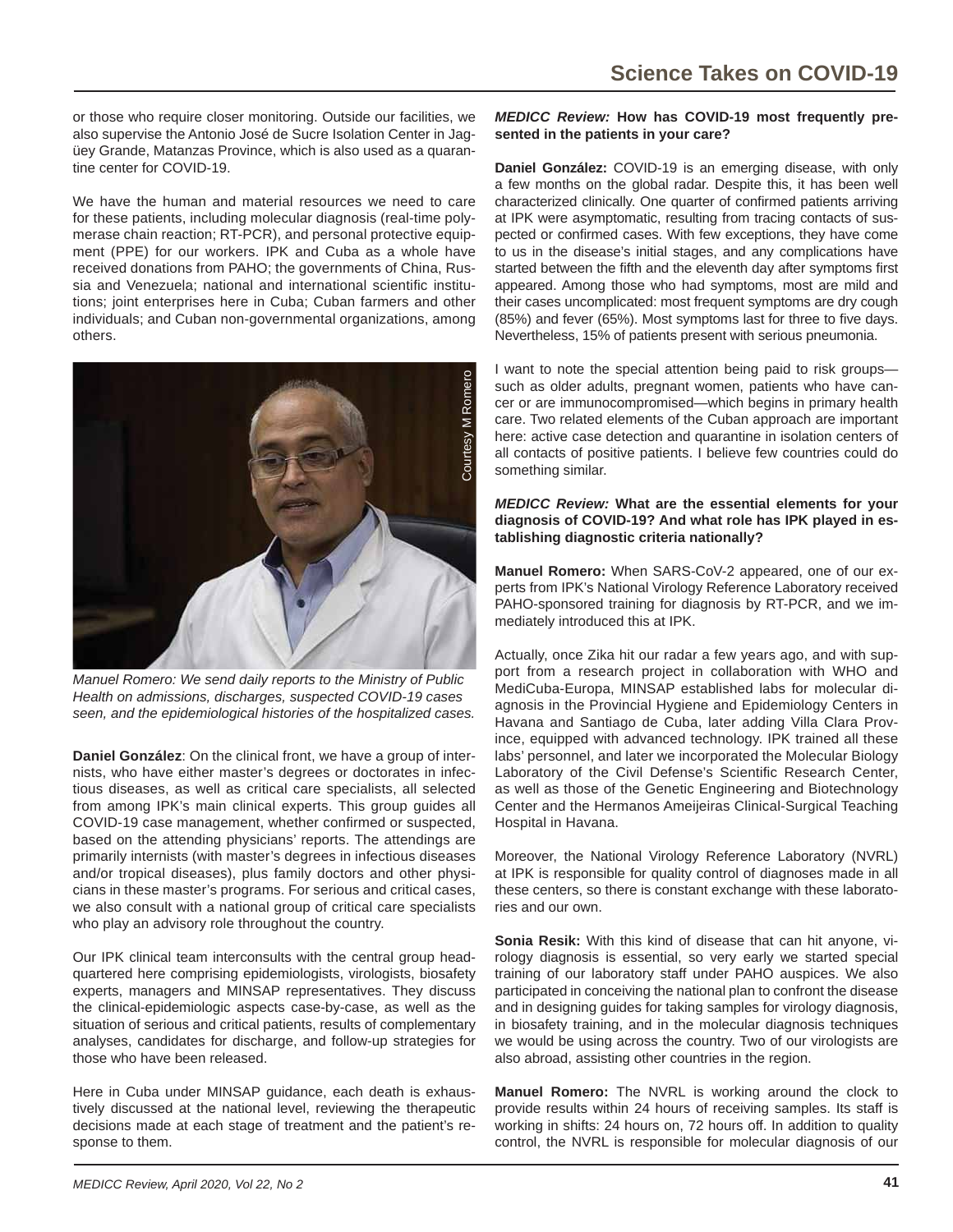## **Science Takes on COVID-19**

own patients and all those of suspected cases in the western provinces of Pinar del Río, Matanzas, Mayabeque, Artemisa and the Isle of Youth Special Municipality.

*MEDICC Review:* **Globally we have seen very rapid disease progression in some patients, particularly those advancing to serious or critical stages. What criteria do you use for evaluating patients, and have you developed tools to anticipate which ones may have a worse prognosis?**

**Daniel González:** Yes, the disease's course varies widely and many times unpredictably. We know of cases where a person has progressed from a practically asymptomatic status to respiratory distress within hours. For any physician, this is disconcerting and very troubling; we've commented that we have never seen such a thing before.

Luckily, such evolution is infrequent. In our own experience and in the international literature, we have found certain clinical, radiological and laboratory elements precede severity and can alert us to potential decline. So this is one of the pillars of our protocols: early identification of these factors, to get ahead of severe evolution.

On the clinical side, a key sign is dyspnea: that is, before full manifestation, patients describe feeling tired or "different" while carrying out normal daily functions like bathing or brushing their teeth. Physicians can detect a slight increase in respiration rate, while digital oximetry will show slight oxygen desaturation. Auscultation may reveal presence of some moist, crackling rales, still without fully established pneumonia. A chest x-ray can corroborate such physical exam findings, revealing initial stages of pneumonia. Also related to severity are increased blood levels of lactate dehydrogenase (LDH), transferrin, reactive C protein and globular sedimentation velocity. Other factors are leukopenia accompanied by lymphopenia and thrombocytopenia.

Such findings enable timely intervention to minimize risk of patients progressing to severity, and we have applied this approach



*Daniel González: We know of cases where a person has progressed from a practically asymptomatic status to respiratory distress within hours. For any physician, this is disconcerting and very troubling.*

with good results. Another important aspect is applying treatment protocols as early as possible. In fact, we recommend initiating treatment before COVID-19 confirmation in patients highly suspected of infection or with risk factors.

#### *MEDICC Review:* **What treatment protocols are you following?**

**Daniel González:** We follow protocols guided by international experience, adjusted to our own. Protocols vary, depending on whether the patient is an asymptomatic contact, a suspected case or a confirmed case. For confirmed cases, we combine antiviral medications with immunomodulators and broad-spectrum antibiotics (if they develop bacterial infections), carefully monitoring for other complications that might arise. There are protocols for managing respiratory distress and other events such as sepsis, shock and organ damage. The medications we use in Cuba coincide with those included in other countries' protocols, and we apply them nationally in all institutions.

Another characteristic of Cuban protocols is inclusion of novel medications developed by our biotech industry, such as Biomodulina T and the pulmonary surfactant Surfacén, manufactured by the National Center for Bioproducts, and the Itolizumab monoclonal antibody from the Molecular Immunology Center. We are also using nationally-produced interferon alfa-2b, of course.

#### *MEDICC Review:* **In some countries, plasma from recovered COVID-19 patients is being used for seriously ill patients who have not responded to other treatments. What is your experience, your perspective on this?**

**Daniel González:** Cuban experts are working under the principle that no hypothesis should be rejected out of hand concerning the disease's pathogenesis or therapeutic options. We analyze all the information we receive. Plasma transfusion from convalescing patients is an alternative with some unanswered questions. It's true that it has been used quite successfully for other infectious diseases. To use it, two essential components must be considered: the donor and the recipient.

For COVID-19, there are still doubts about when a donor is completely "cleared" of infection, because we know of some cases of disease recurrence. On the receiving end, these patients usually develop a serious case in the second week of evolution, that is when they have already developed their own antibodies to the virus. We don't know to what extent those patients might benefit from introducing other antibodies.

Nevertheless, I reiterate that this is an alternative for treating a disease that daily is taking thousands of human lives, and thus, all therapeutic alternatives should receive consideration.

#### *MEDICC Review:* **What criteria do you use to discharge a COVID-19 patient? And what about immunity conferred, reinfection or possibilities of remaining contagious?**

**Daniel González**: Discharge criteria are well defined and include clinical, epidemiological and microbiological elements. The main clinical criterion is that the patient must be free of major symptoms that could be life-threatening; and epidemiologically, must be symptom-free for at least 14 days. Additionally, absence of SARS-CoV-2 must be confirmed by RT-PCR. All three criteria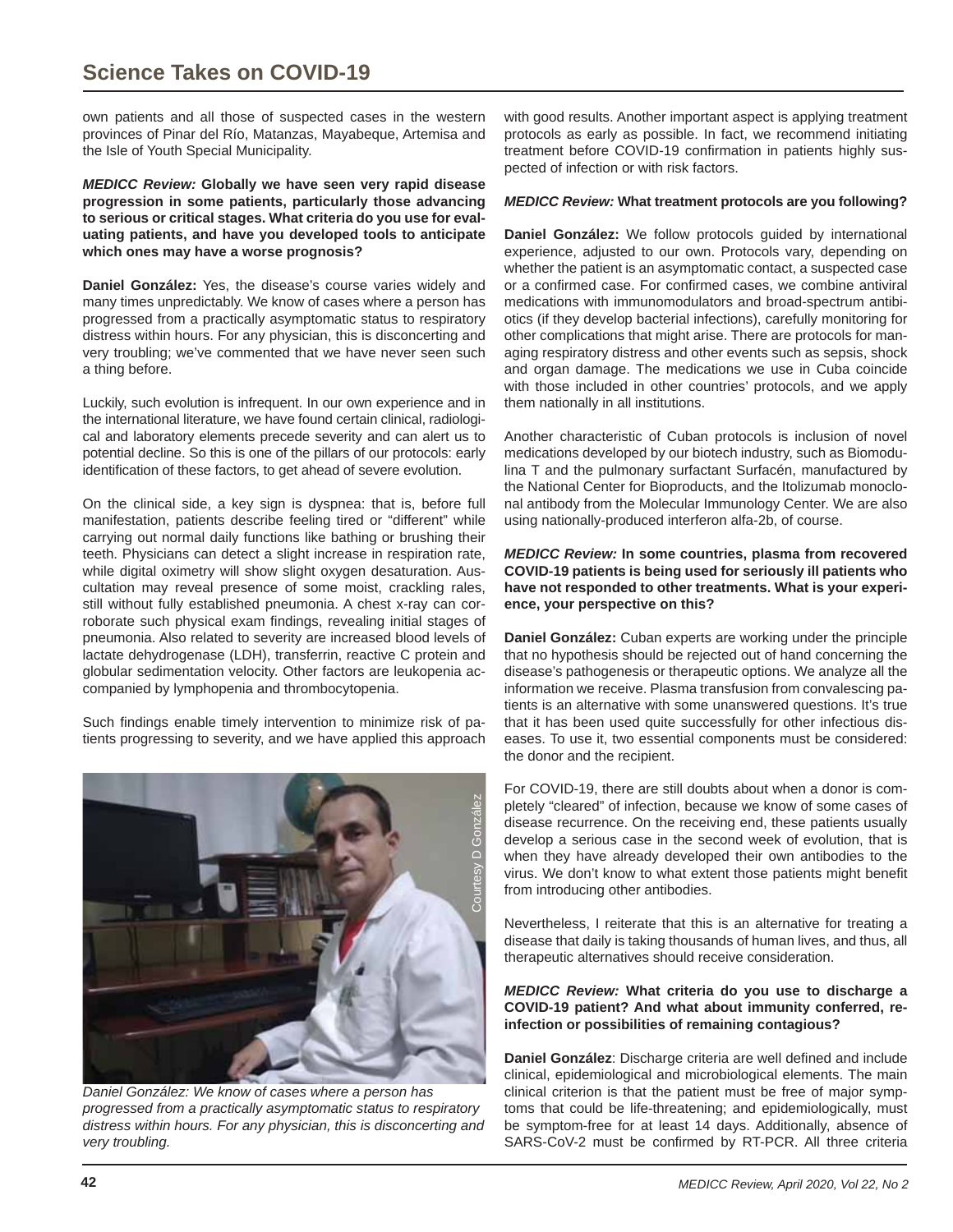must be met for a patient to be discharged. Then they must spend another 14 days in home quarantine, under supervision by physicians in primary health care.

Some aspects of COVID-19 remain unclear: possible re-infection or relapse, immunity, the potential time the disease is contagious or its capacity to infect other hosts and additional transmission routes besides respiratory. Nevertheless, we think the criteria we're applying for medical discharge and posthospitalization surveillance minimize risks for the patient, their family and their community.

#### *MEDICC Review:* **How are you dealing with the understandable fear and anguish in these patients, especially those who are seriously ill?**

**Daniel González:** This is a very tough challenge. The pandemic is rightfully receiving broad media coverage, but this can also create more anguish in patients suffering from the disease. A good, harmonic doctor-patient relationship is essential for psychological management. But this relationship is seriously compromised by various factors inherent in COVID-19's case. Patients think they may die, and that in itself generates anguish and can even lead to panic. What's more, they are hospitalized in total isolation, with no visitors, not even able to leave their rooms.

At the same time, doctors have to see their patients while fulfilling biosafety requirements, which creates a physical barrier between them and their patients. In this adverse scenario, doctors must make their maximum effort not only to provide the best treatment possible, but also to provide the equally important psychological support. In this, nursing staff is fundamental, especially because they have frequent contact with patients. Their selflessness and dedication, their humanistic values, are constantly being tested, in a role where their technicalprofessional expertise must go hand-in-hand with compassion, while taking strict care of themselves as well.

When a patient dies, informing their relatives is a terribly difficult moment, both for the families and for the doctors who have to give them the news. We always hold out hope, even for critical patients, but it is painful to the extreme when the virus wins, even after applying all the therapies at our command and making all possible efforts to save them.

#### *MEDICC Review:* **We know that IPK has well-established protocols for protecting its personnel when addressing infectious diseases. Have you taken additional measures with COVID-19?**

**Manuel Romero:** As mentioned, IPK's hospital is in quarantine. We have established three staff groups, each comprising doctors, nurses, lab technicians, radiologists and support staff. They rotate 14 days in the hospital, 14 days in one of the isolation centers, and 14 days at home. During the 14 days here, we abide by standard labor codes in place in terms of hours and breaks, and they have adequate conditions to rest. To protect our personnel, we follow strict biosafety regulations, with PPE determined by the degree of risk in each zone where people work, and we constantly monitor fulfillment of biosafety measures.

A special protocol was established at IPK for management of suspected and confirmed COVID-19 cases, and we trained nurses, doctors and service staff, including housekeeping, kitchen staff and those who distribute food trays. Each work area is monitored daily by the biosafety department. For example, we have established: biosafety measures in areas of admissions and patient care, with access determined by the type of area; instructions for personal hygiene and cleaning of each area; measures for manipulating samples, food, waste, hospital linens and protection equipment; norms for disinfecting and sterilizing intensive care units; indications for quarantine; and organization of regular health and safety inspections.

#### *MEDICC Review:* **As a virologist with more than 30 years' experience, what new challenges has this pandemic posed?**

**Sonia Resik:** Many! First, how to lead a group of scientists and young researchers, motivating them to give their all under conditions completely different than those they are used to. Confronting the newness of this disease, an infectious disease not seen before, demands the best in terms of human and professional values.

This isn't the first epidemic we have addressed or have prepared for. There have been many: dengue, Zika, epidemic neuropathy, H1N1 influenza, SARS, hemorrhagic conjunctivitis, HIV/AIDS, Ebola. In some cases, these diseases haven't reached Cuban shores, but in others they have had a serious impact on our people's health.

But this pandemic is different from all the others because COVID-19 is highly contagious, the SARS-CoV-2 virus highly transmissible. It spreads very rapidly, and in less than two months was in almost every country in the world. Emerging and re-emerging diseases have a very important social component as well, given the economic and social factors that facilitate their advance. Globalization is also to blame for this phenomenon: we travel from one part of the world to another in mere hours, and viruses and other microorganisms accompany us. And since this is an emerging vi-



*Sonia Resik: Another characteristic of this pandemic is the large number of asymptomatic patients. They are infected, transmit the virus, but don't have symptoms to permit clinical diagnosis.*